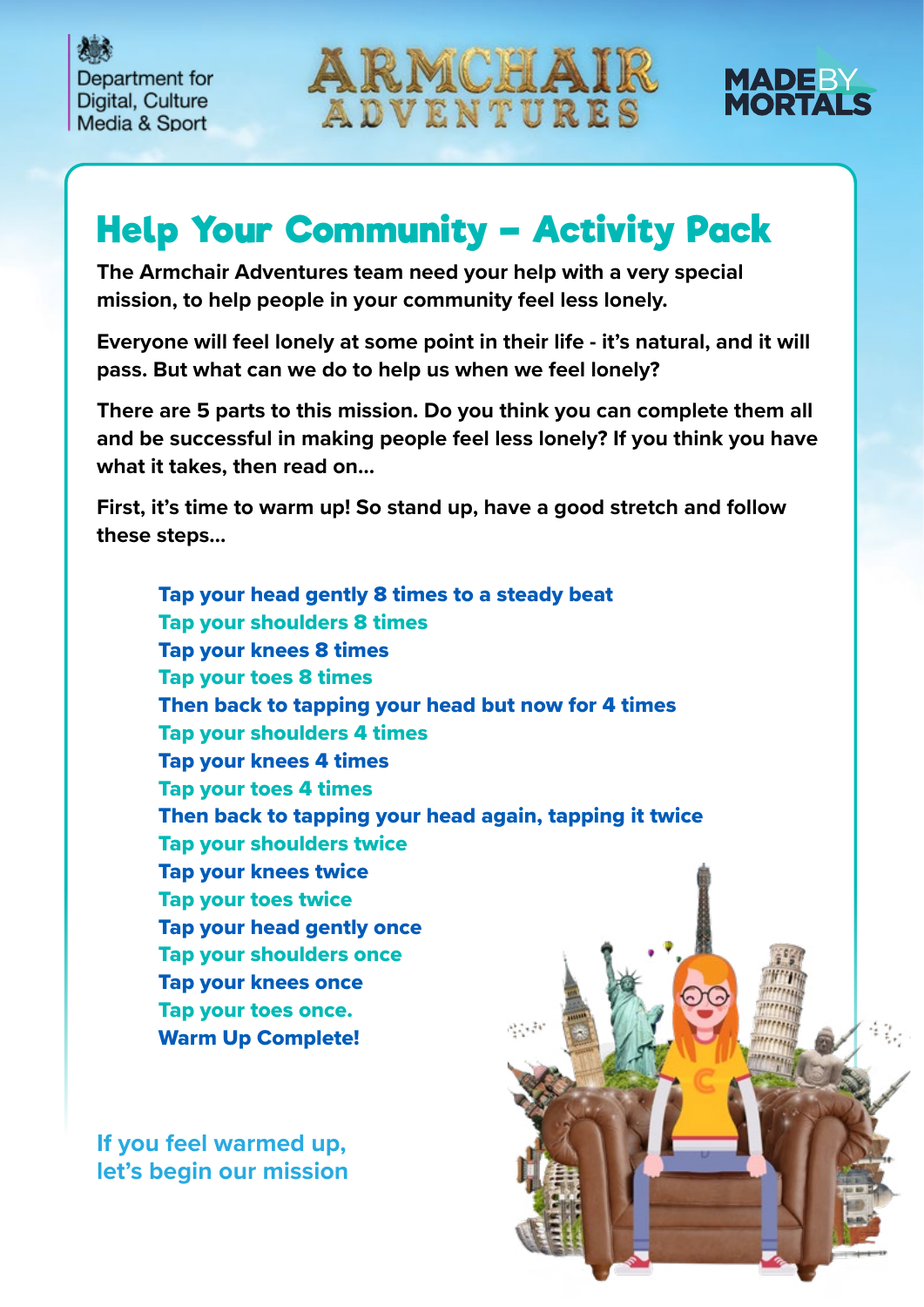



### **Level One - Be Active**

### **What you'll need…**

**• Armchair Adventures Episode: Carla's Bubble Adventure (series 1)**

This part of your mission is all about getting active. Have a think about your favourite activities – is it dancing, football, running, gymnastics, trampolining? You may be able to do some of these things with your friends, but we can also be active when we're on our own.

In **[Carla's Bubble Adventure](https://audioboom.com/posts/7770095-carla-s-bubble-adventure)**, the gang go zorbing. Have a listen to the episode and think about where you would like to travel in a giant zorbing bubble. Now, we're going to imagine we're in the bubble and travelling to somewhere fun you'd like to be – but we need to build an obstacle course first…

- **Step 1: Find an item around your house that you can crawl through**
- **Step 2: Find an item that you can jump or climb over**
- **Step 3: Find something that you can slide under**
- **Step 4: Find something in your house that you can skip over**
- **Step 5: Look at all the items you've gathered and plan out your obstacle course – try to come up with the longest or silliest course you can think of**
- **Step 6: Pretend you're in zorbing bubble and traveling along your obstacle course – you might feel like Lynda in Carla's Bubble Adventure when she said she felt "like a hamster in a wheel". Get someone to take a photo of you completing your course and send us the pic:**



Once you've completed this part of the mission, think about other ways in which you could help people in your community feel less lonely through being active. There are loads of other Armchair Adventures episodes about being active such as **[Ronny's](https://audioboom.com/posts/7862978-ronny-s-football-adventure)  [Football Adventure](https://audioboom.com/posts/7862978-ronny-s-football-adventure)** and **[A Dancing Adventure](https://audioboom.com/posts/8027734-a-dancing-adventure)** which could give you inspiration – you could play football with a friend like Ronny, dance the Funky Chicken with your nan, or go for a walk with your family.

**Right, let's get ready for Level 2 of our mission…**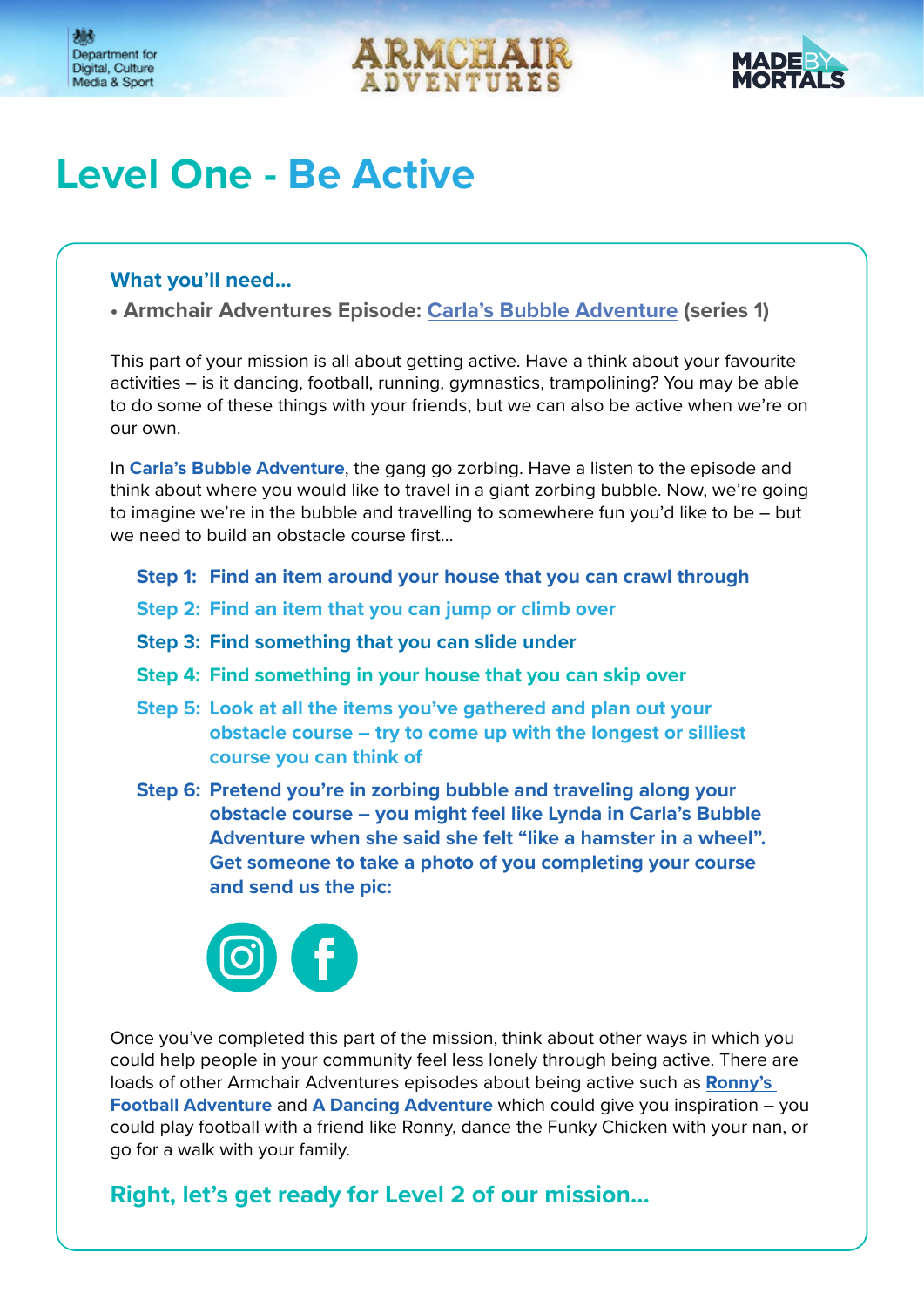





## **Level 2 - Connect**

#### **What you'll need…**

- **Armchair Adventures Episode: [Jean's Artistic Adventure](https://audioboom.com/posts/7795509-jean-s-artistic-adventure) (series 1)**
- **Arts and craft items or a drawing app on a tablet/computer**

It's ok to feel lonely sometimes. But what can we do when we do feel lonely? In **[Jean's Artistic Adventure](https://audioboom.com/posts/7795509-jean-s-artistic-adventure)**, Jean found that drawing helped her feel connected to her family when they were apart. Level 2 of the mission requires you to create a picture of someone who makes you feel happy. You can draw or paint a picture, or maybe you can create something from building blocks, or sticking things on some paper. Whatever it is, connect with someone through your creativity and make something colourful. Don't forget to take a pic of it if you can and send it to us – the team would love to see it and maybe Connie might even display them in her travel agency!

**Step 1: Think of someone who makes you feel happy**

- **Step 2: Think of the colours that you can see when you think of them**
- **Step 3: Think about their personality and what they might be doing when you draw them**
- **Step 4: Think of what that person might be wearing what clothes, what colours, or any accessories?**
- **Step 5: Gather some paper, pens, pencils, an art app on a tablet or computer, or maybe some items to create a collage.**
- **Step 6: Be like Jean and create your own picture!**

#### **Step 7: Don't forget to send us a pic!**



Once you've completed this second part of our mission, think about other ways in which you could help people in your community feel less lonely and more connected to the people around them.

Perhaps you could check in on a neighbour, create a poem about where you live or write a letter to residents in a local care home?

**Now, it's time for Level 3 of our mission…**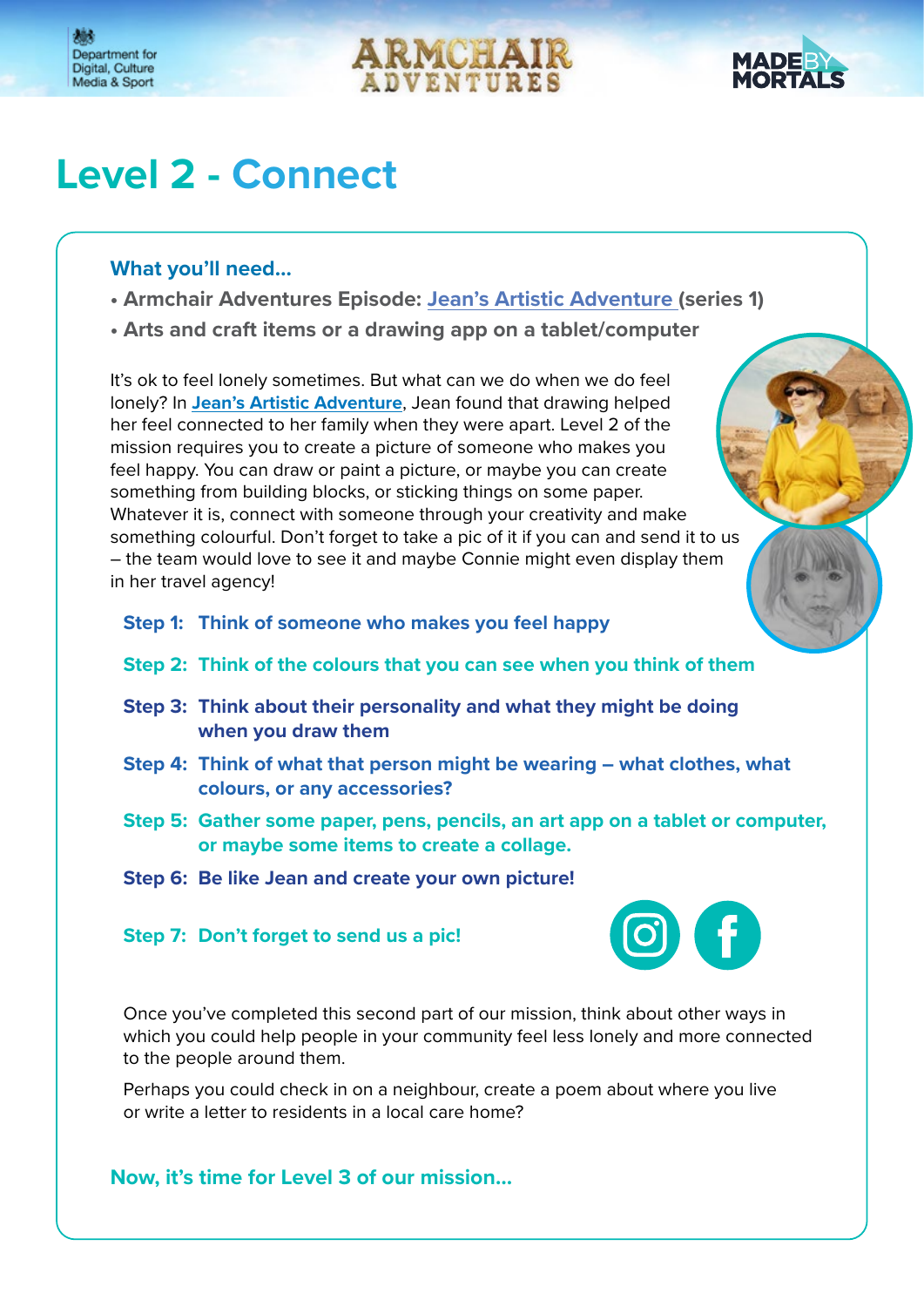



# **Level 3 - Keep Learning**

#### **What you'll need…**

- **Armchair Adventures Episode: [A Local History Adventure](https://audioboom.com/posts/8044545-a-local-history-adventure) (series 2)**
- **Pen and paper or tablet/computer**

This part of your mission is to uncover secrets of your local area – like John says in the episode:

#### **"It's important to know the past, so that we can learn for the future".**

When John and the Armchair Adventures gang went on the canal boat, they discovered all sorts of facts about the history of their local area. Think about where you live or go to school - or about a place that you've always dreamt of having an adventure in. So, we're challenging you to think about where you live and find 5 things about this place that people might not know.

- **Step 1: Think of one fact or interesting story that you know about the place where you live.**
- **Step 2: Find two facts or stories about where you live through research on the internet or from a book.**
- **Step 3: Find two more facts or stories about where you live by speaking to someone you know. This could be a parent, other relative, friend or teacher.**
- **Step 4: Write your 5 facts down.**
- **Step 5: See if you can find any photos or pictures to help describe the facts and stories you have discovered.**
- **Step 6: Find 5 people to tell you mission discoveries to.**

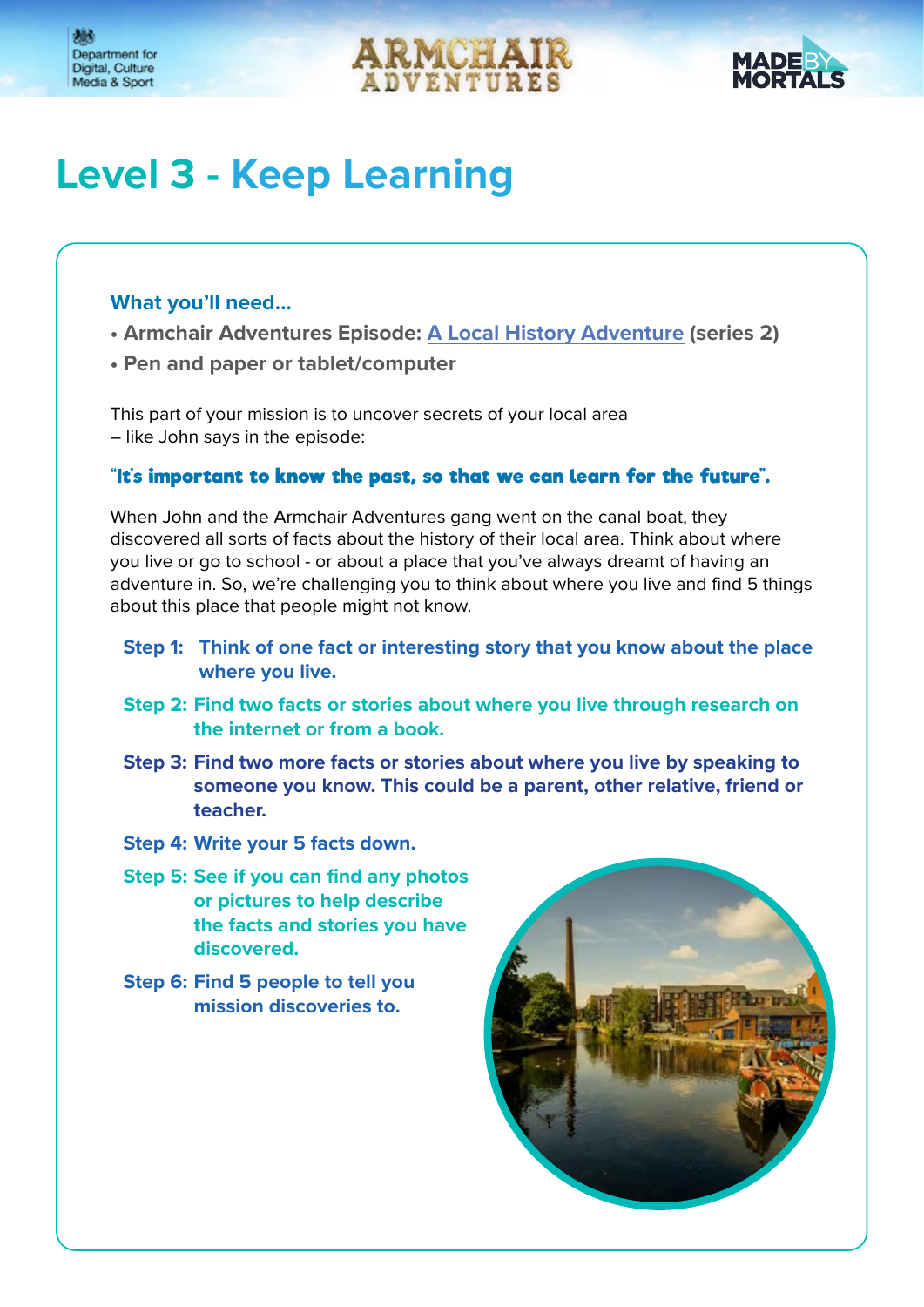



## **Level 4 - Take Notice**

#### **What you'll need…**

- **Armchair Adventures Episode: [Linda's Treetop Adventure](https://audioboom.com/posts/7683209-linda-s-treetop-adventure) (series 1)**
- **Pen & paper/Laptop/Phone or Tablet**

Level 4 of our mission is in two parts; one takes place outside and the other inside. For part one, all you need to do is notice. Yes, that's right notice the things around you! In **[Linda's Treetop Adventure](https://audioboom.com/posts/7683209-linda-s-treetop-adventure)**, Linda took Connie and the gang on a treetop walk. Whilst there, they describe the trees, the smell of the compost, the colours of the leaves. Now, we need you to do the same.

#### PART 1

- **Step 1: Go outside for a walk or if that's not possible, look through your window to the outside.**
- **Step 2: Notice 5 things that you can see**
- **Step 3: Notice 4 things that you can hear**
- **Step 4: Notice 3 things that you can smell**
- **Step 5: Notice 2 things that you can touch**
- **Step 6: Notice 1 thing that you can taste it might be the rain, the crisp air, or something you're eating as you walk.**
- **Step 7: Write down all those key words that you've noticed during your walk or as you've looked out of your window and get ready for part 2 of this level…**



After their treetop adventure, Linda and the gang wrote a song about what they experienced – the second part of your mission is to write a rap, poem or song using those words that you collected in part one of this mission level. If you can, we'd love you to perform them and send your videos to us – but don't worry if you don't want to perform, you could just send us your poem or rap - everyone at Armchair Adventures would love to read them!